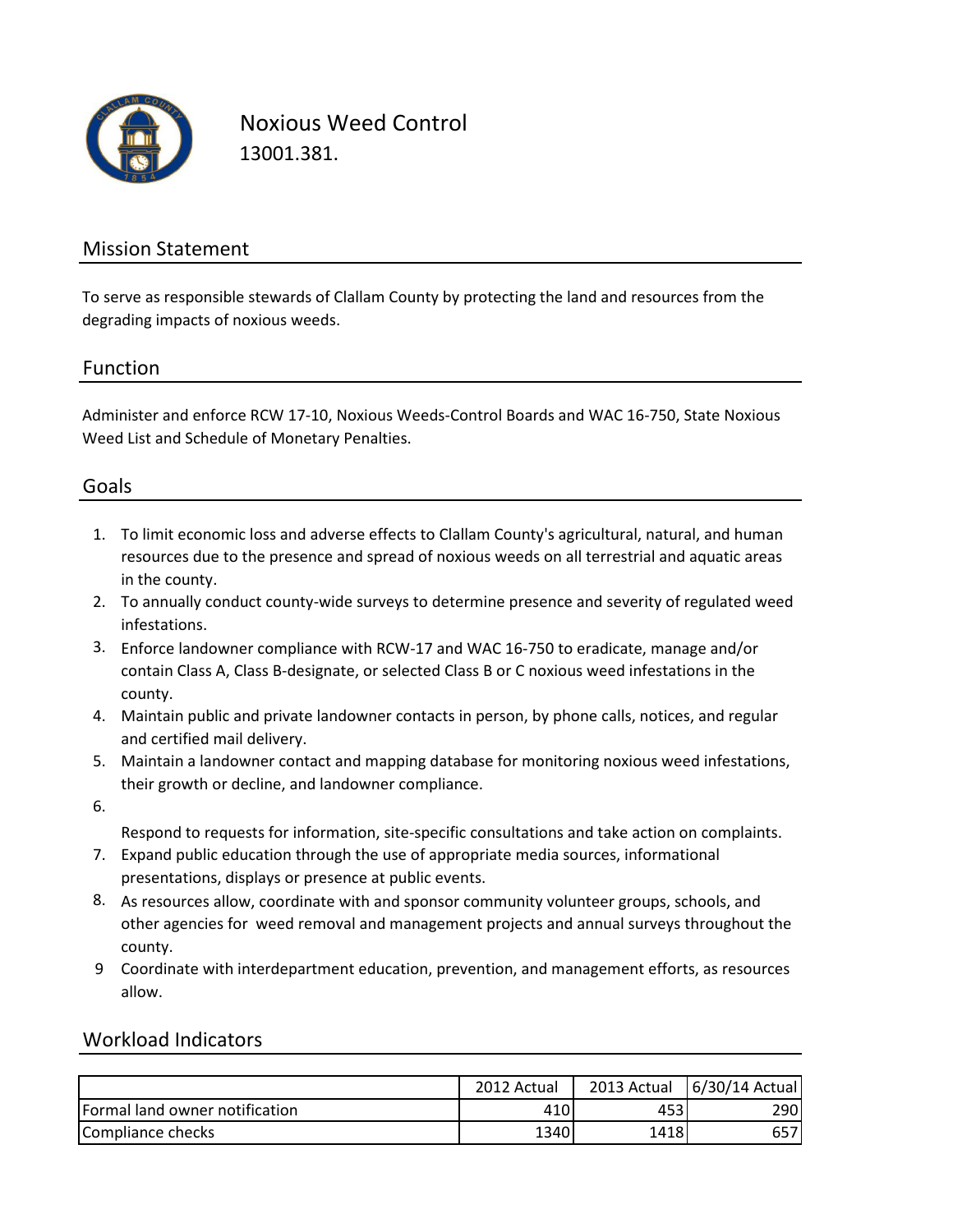| Information requests/site visits by request        | 2427       | 2434        | 1719          |
|----------------------------------------------------|------------|-------------|---------------|
| Community presentations or events                  | 26         | 26          | 15            |
| Weeds removed                                      | 13,189     | 12,620      | 10,871        |
| Number of sites to control or monitor on county    |            |             |               |
| lands/Forest Service lands                         | 1,807/1081 | 1,826/1,145 | 1,838/1,145   |
|                                                    |            |             |               |
| Road miles to survey: city, county, state highway, |            |             |               |
| private roads, and acreage/Forest Service          | 1500/337   | 1500/337    | 1500/337      |
| Cooperative Weed Management Area (CWMA) -          |            |             |               |
| sponsor and coordinate Olympic Knotweed Working    |            |             |               |
| Group - # waterways/# landowner contact-           |            |             | planning only |
| agreements                                         | 13/310     | 14/386      | before 6/30   |
| WA Noxious Weed Control Board                      | \$92,171   | 93,184      | 60,069        |
| <b>WSDA Grant Management</b>                       | \$16,000   | \$32,000    | \$9,612       |
| Forest Health Protection Grant Managem10000ent     | \$10,000   |             | \$5,000       |
| <b>USDA Forest Service</b>                         | \$176,656  | \$105,532   | \$120,000     |

# Grant Funding Sources

This fund receives grant revenue from the following agencies:

- 1. Federal Department of Agriculture, Forest Service Title II and Forest Health Protection
- 2. Washington State Department of Agriculture,

### Revenues

|                                       | 2012 Actual | 2013 Actual | $6/30/14$ Actual | 2015 Budget |
|---------------------------------------|-------------|-------------|------------------|-------------|
| <b>Beginning Fund Balance</b>         | 163,190     | 166,116     | 237,195          | 199,542     |
| <b>Taxes</b>                          |             |             |                  |             |
| <b>Licenses and Permits</b>           |             |             |                  | 0           |
| Intergovernmental Revenues            | 75,574      | 144,656     | 34,083           | 63,000      |
| <b>Charges for Goods and Services</b> | 17,541      | 8,771       |                  | 9,121       |
| <b>Fines and Forfeits</b>             |             |             |                  | 0           |
| <b>Miscellaneous Revenues</b>         | 92,171      | 93,184      | 60,069           | 93,184      |
| <b>Other Financing Sources</b>        |             |             |                  |             |
| Transfers In                          |             |             |                  | 0           |
| Total                                 | \$348,476   | \$412,726   | \$331,347        | \$364,847   |

## Expenditures

|                                   | 2012 Actual | 2013 Actual | 6/30/14 Actual | 2015 Budget |
|-----------------------------------|-------------|-------------|----------------|-------------|
| <b>Ending Fund Balance</b>        | 166,016     | 237,195     | 262,862        | 159,873     |
| Salaries and Wages                | 107,652     | 93,072      | 37,528         | 105,016     |
| <b>Personnel Benefits</b>         | 23,336      | 27,190      | 11,554         | 24,566      |
| <b>Supplies</b>                   | 4,911       | 5,267       | 183            | 15,600      |
| <b>Other Services and Charges</b> | 11,735      | 21,576      | 4,814          | 29,337      |
| Intergovernmental Services        | 0           |             |                | 0           |